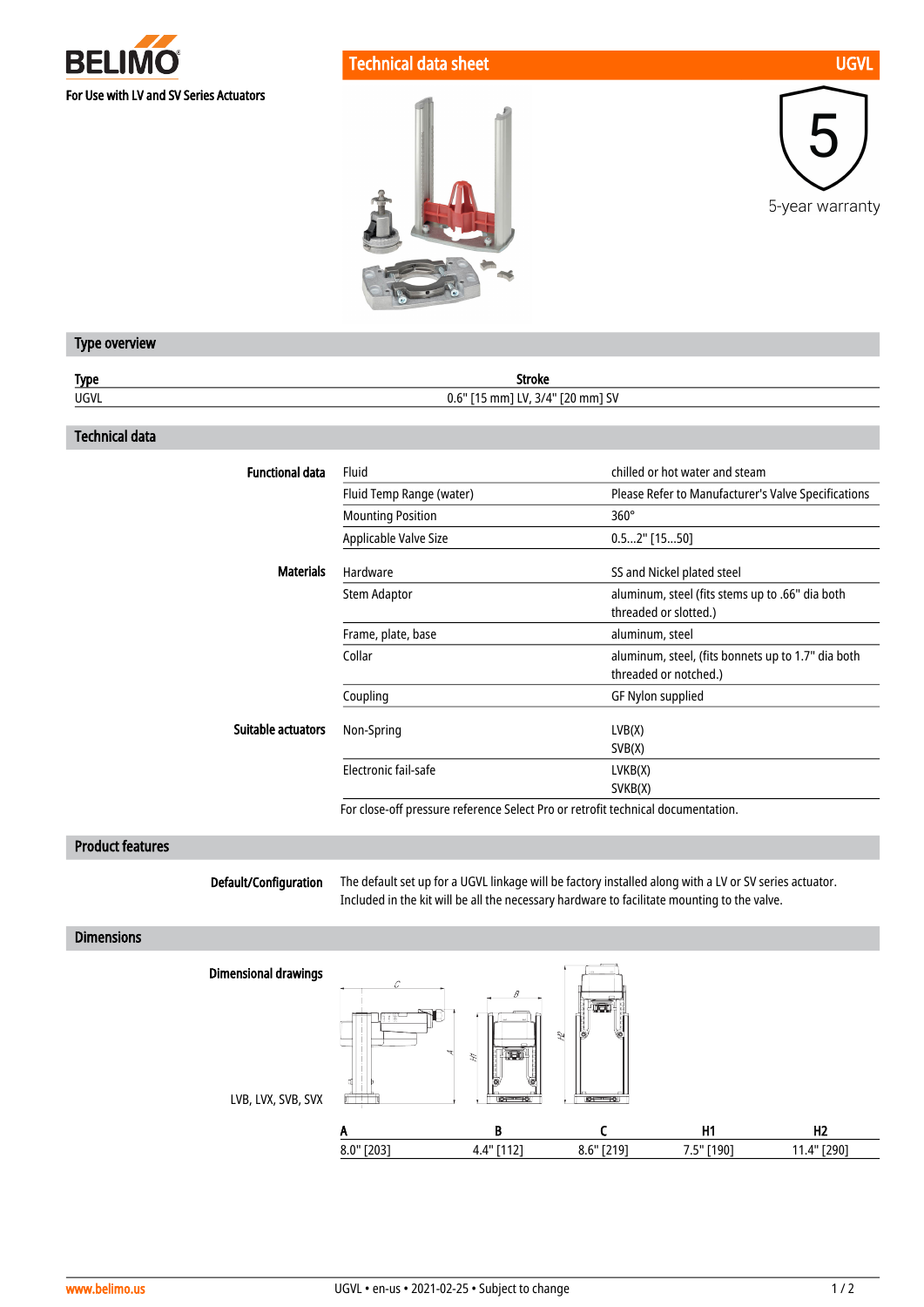

Technical data sheet UGVL and the UGVL and the UGVL and the UGVL



LVKB, LVKX, SVKB, SVKX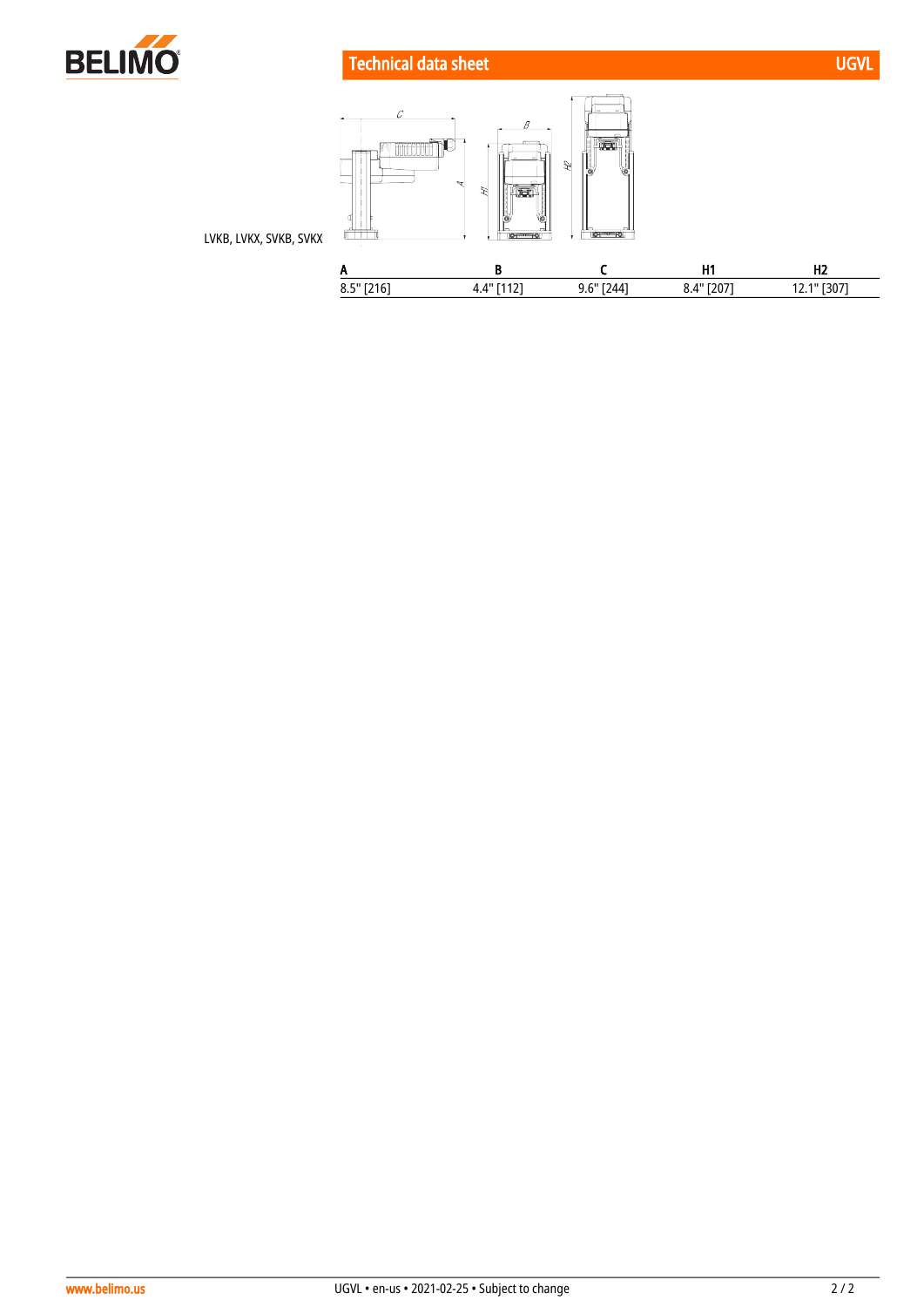

Technical data sheet SVKX120-3

On/Off, Floating Point, Electronic Fail-Safe, Linear, 120 V

5-year warranty  $\textstyle \bigin \mathsf{E} \Big[ \begin{smallmatrix} \text{LISTED} \ \text{B4 DB} \ \text{FEMP, IND. & 0} \ \text{DUS} \ \text{REC, EQUIP.} \end{smallmatrix} \Big] \text{US}$ 

## Technical data

| <b>Electrical data</b> | Nominal voltage                    | AC 100240 V                                        |
|------------------------|------------------------------------|----------------------------------------------------|
|                        | Nominal voltage frequency          | 50/60 Hz                                           |
|                        | Power consumption in operation     | 3 W                                                |
|                        | Power consumption in rest position | 2 W                                                |
|                        | <b>Transformer sizing</b>          | 7 VA (class 2 power source)                        |
|                        | <b>Electrical Connection</b>       | 18 GA appliance cable with 1/2" conduit connector, |
|                        |                                    | 3 ft [1 m], degree of protection NEMA 2 / IP54     |
|                        | <b>Overload Protection</b>         | electronic throughout full stroke                  |
|                        | <b>Electrical Protection</b>       | actuators are double insulated                     |
| <b>Functional data</b> | Actuating force motor              | 340 lbf [1500 N]                                   |
|                        | <b>Input Impedance</b>             | 100 kΩ (0.1 mA), 500 Ω, 1000 Ω (on/off)            |
|                        | Position feedback U note           | No Feedback                                        |
|                        | <b>Bridging time</b>               | 2 s delay before fail-safe activates               |
|                        | Pre-charging time                  | 520s                                               |
|                        | Direction of motion motor          | selectable with switch                             |
|                        | Direction of motion fail-safe      | reversible with switch                             |
|                        | Manual override                    | 4 mm hex crank (shipped w/actuator)                |
|                        | Stroke                             | $0.75"$ [19 mm]                                    |
|                        | Running Time (Motor)               | default 90 s, variable 90 or 150 s                 |
|                        | Running time motor variable        | 90 or 150 s                                        |
|                        | Running time fail-safe             | $<$ 35s                                            |
|                        | Noise level, motor                 | 45 dB(A)                                           |
|                        | Noise level, fail-safe             | 60 dB(A)                                           |
|                        | <b>Position indication</b>         | Mechanically, with pointer                         |
| Safety data            | Degree of protection IEC/EN        | IP54                                               |
|                        | Degree of protection NEMA/UL       | NEMA 2 UL Enclosure Type 2                         |
|                        | <b>Agency Listing</b>              | cULus acc. to UL60730-1A/-2-14, CAN/CSA            |
|                        |                                    | E60730-1:02, CE acc. to 2014/30/EU and 2014/35/EU  |
|                        | <b>Quality Standard</b>            | ISO 9001                                           |
|                        | Ambient temperature                | -22122°F [-3050°C]                                 |
|                        | Storage temperature                | -40176°F [-4080°C]                                 |
|                        | Ambient humidity                   | max. 95% r.H., non-condensing                      |
|                        | Servicing                          | maintenance-free                                   |
| Weight                 | Weight                             | 3.53 lb [1.6 kg]                                   |
| <b>Materials</b>       | Housing material                   | Die cast aluminium and plastic casing              |
|                        |                                    |                                                    |

Electrical installation

 $\times$  INSTALLATION NOTES